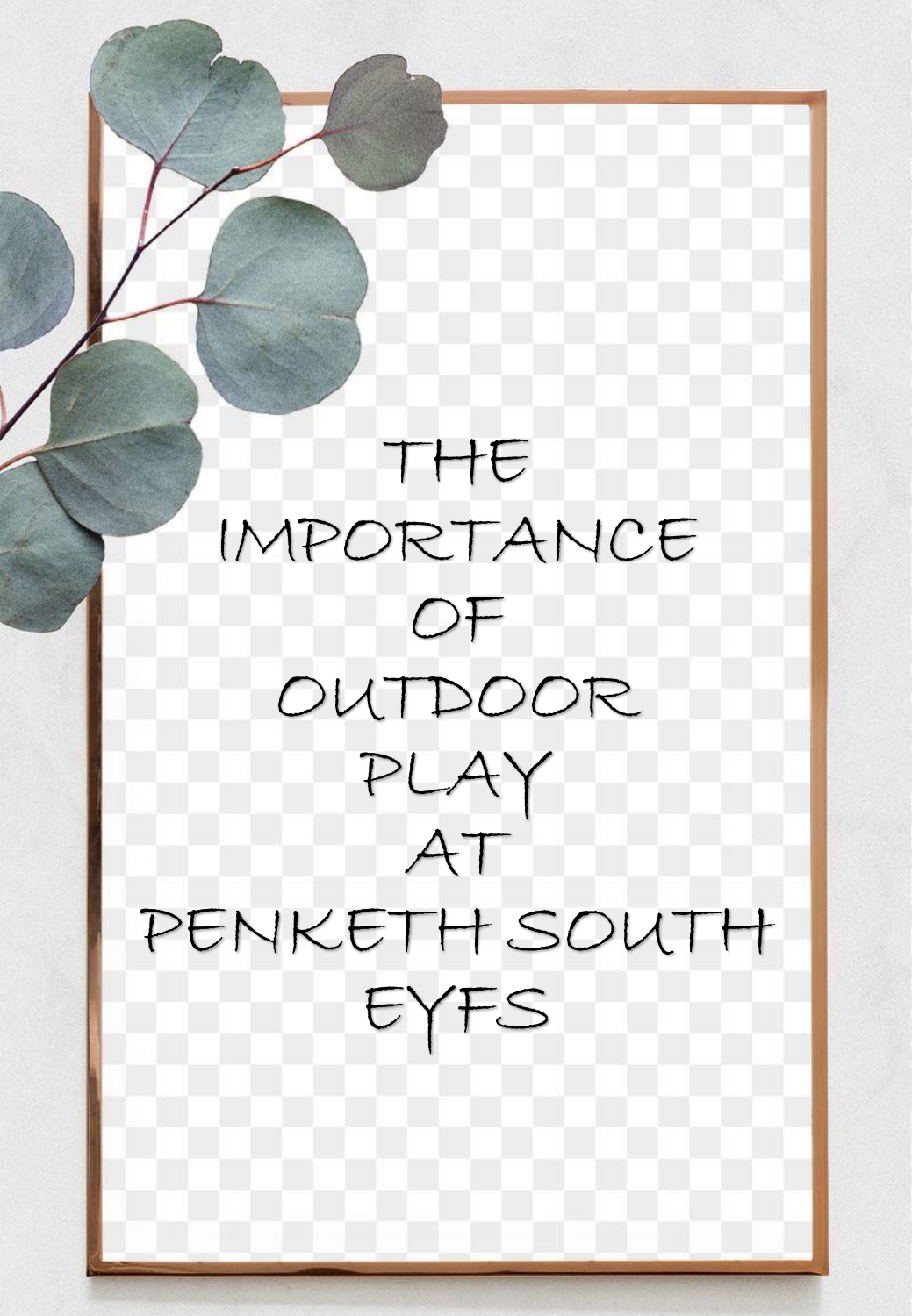## **The benefits**

Playing in an outdoor environment has huge benefits for young children's learning and development. It is great for young children's physical development and, while playing outside, children also learn how to get on with others and manage their feelings. Children also tend to develop a more positive attitude to learning when they are outdoors. They are usually more active, absorbed and involved, and they see a purpose in what they are doing.

The outdoors gives children unique opportunities for: •Experience with all their senses •Physical activities •Observations •Art, science, mathematics, language •Developing social skills •Building and constructing with sand, water and mud •Dramatic play

Research has shown that children these days are missing out on these kinds of opportunities. There are many reasons for this such as lack of time and safe spaces for play, a lack of awareness of the benefits for children of playing outdoors as well as negative attitudes about playing outside on the part of some adults. The number of hours children spend on screens – using tablets, phones, computer games and watching TV – has also grown significantly.

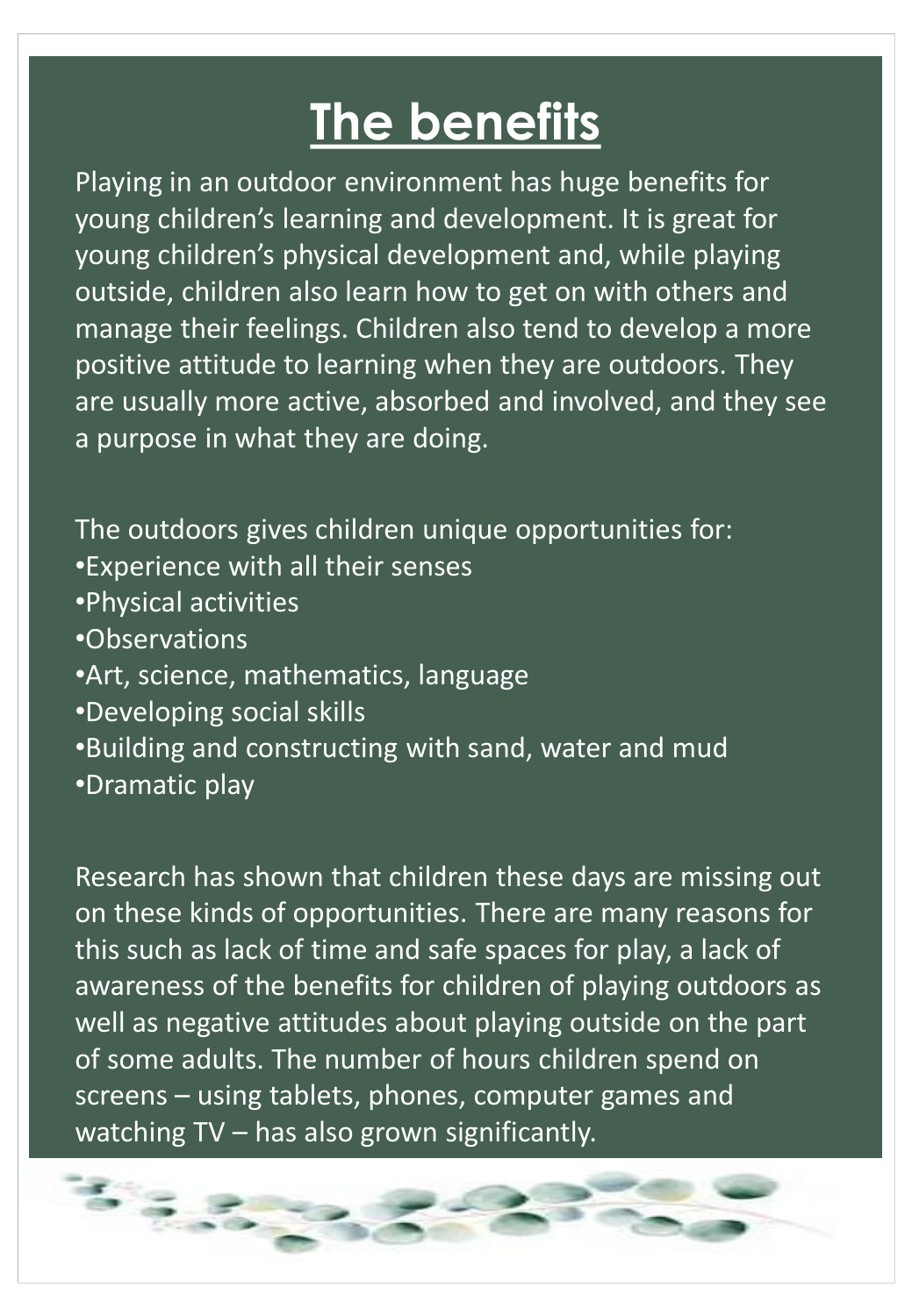There are lots of benefits for young children when they are outside, children have the freedom to shout and make noise, the space to be more expansive in their physical movements, which sparks their imaginations, and more places to hide in and explore. Children can also be messier outdoors, which encourages them to be more creative and to try things out and experiment.

Children get lots of physical exercise outside through activities like running, climbing and digging. Spending a lot of time getting physical exercise outdoors when they are young helps children to develop positive lifestyle habits that are good for their health generally, and also helps to prevent obesity. Children also get lots of vitamin D from sunlight, which is vital for strong bones and teeth and a healthy immune system.

Research shows that movement and thinking skills are powerfully connected. Movement and activity encourages brain growth and improves children's attention and their memory.

Children's well-being and their ability to understand as well as to control their feelings and emotions also increases from being outdoors as they relax and feel calm.

*'children who play outside are less likely to get sick, to be stressed or become aggressive and are more adaptable to life's unpredictable turns' Richard Louv*

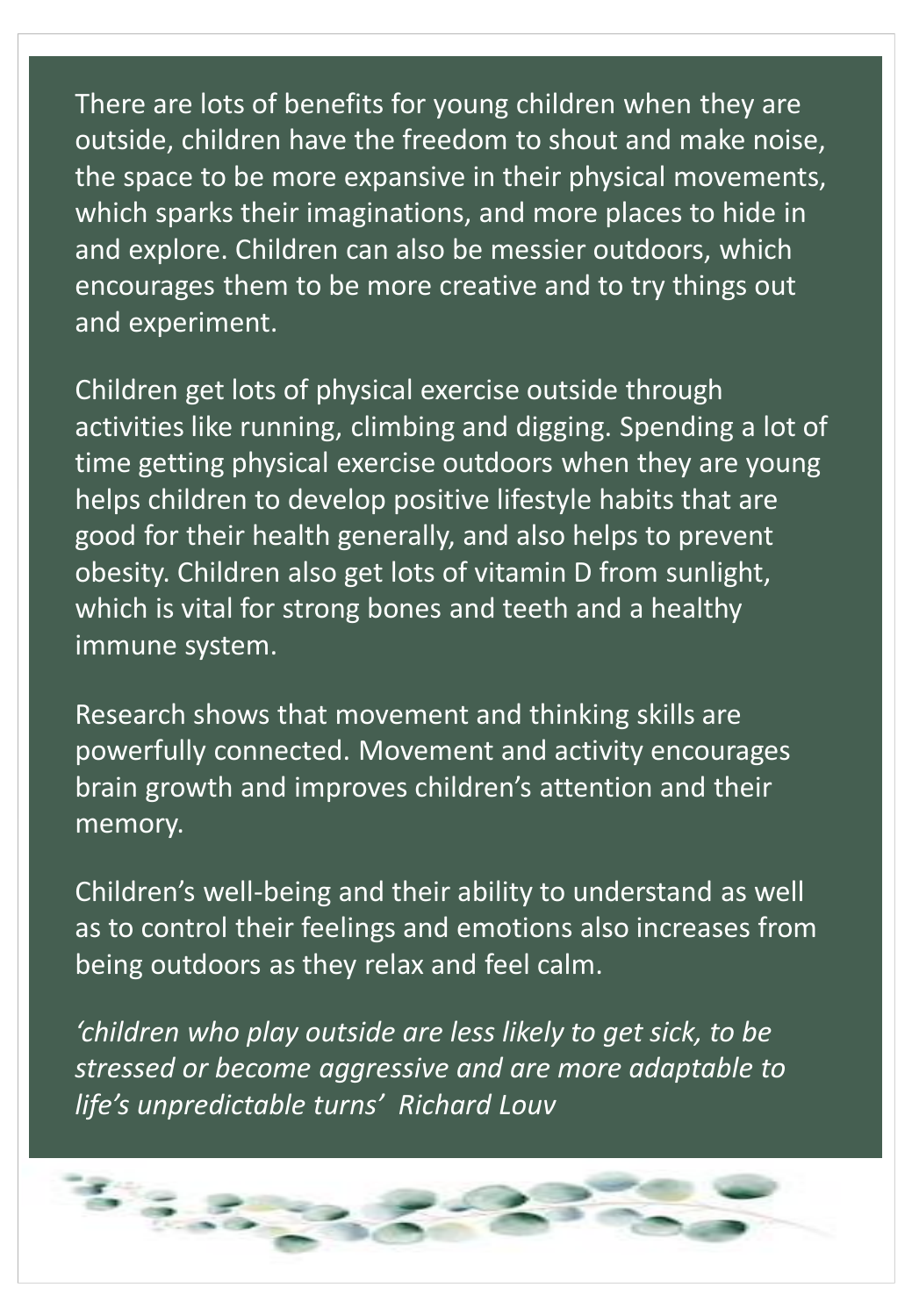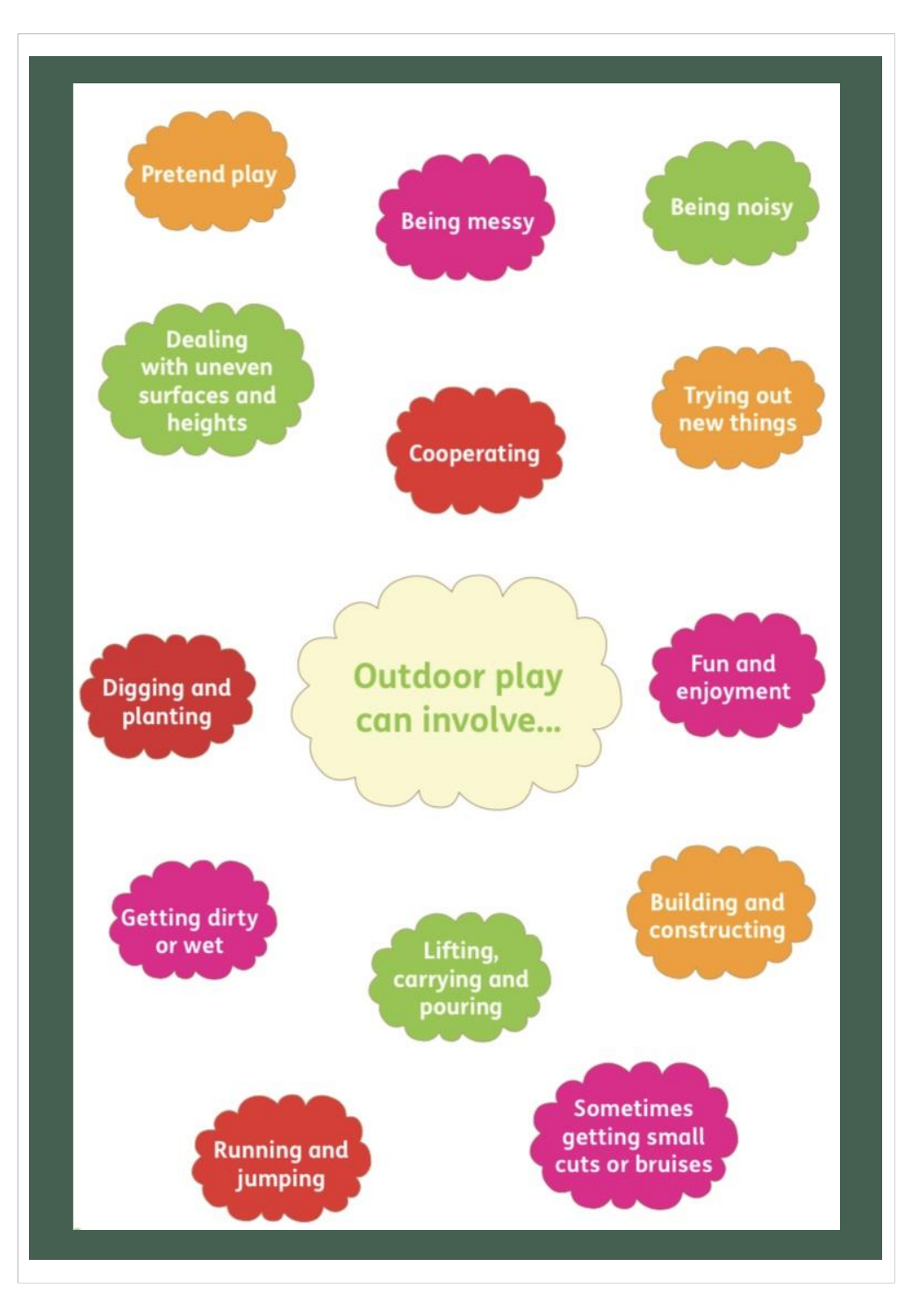## **The Value of Play**

When your child is running around outside or making mud pies, you might worry that they are 'only playing' and not learning things they need to learn. It is important to remember that play is one of the very best ways that young children learn. Children learn through active, hands-on experience – playing, exploring, experimenting and discovering.

Children's right to play is so important that it is recognised in the United Nations Convention on the Rights of the Child (Article 31).

Play is active learning that brings together the mind, body and spirit. Until at least the age of nine, children learn best when their whole self is involved. Their learning is holistic  $$ they learn many different things at the same time and what they learn is connected to where, how and with whom they learn. Later learning builds on early learning, so young children's learning grows from birth, which means that their early learning impacts on what they can learn later. When they are playing, children can relax and this means that they are more open to learning. We know too that children use their play to work through and make sense of their everyday experiences and of important things in their lives that affect them strongly emotionally. Play also plays a vital role in children developing high-level skills like being flexible, making decisions and planning.

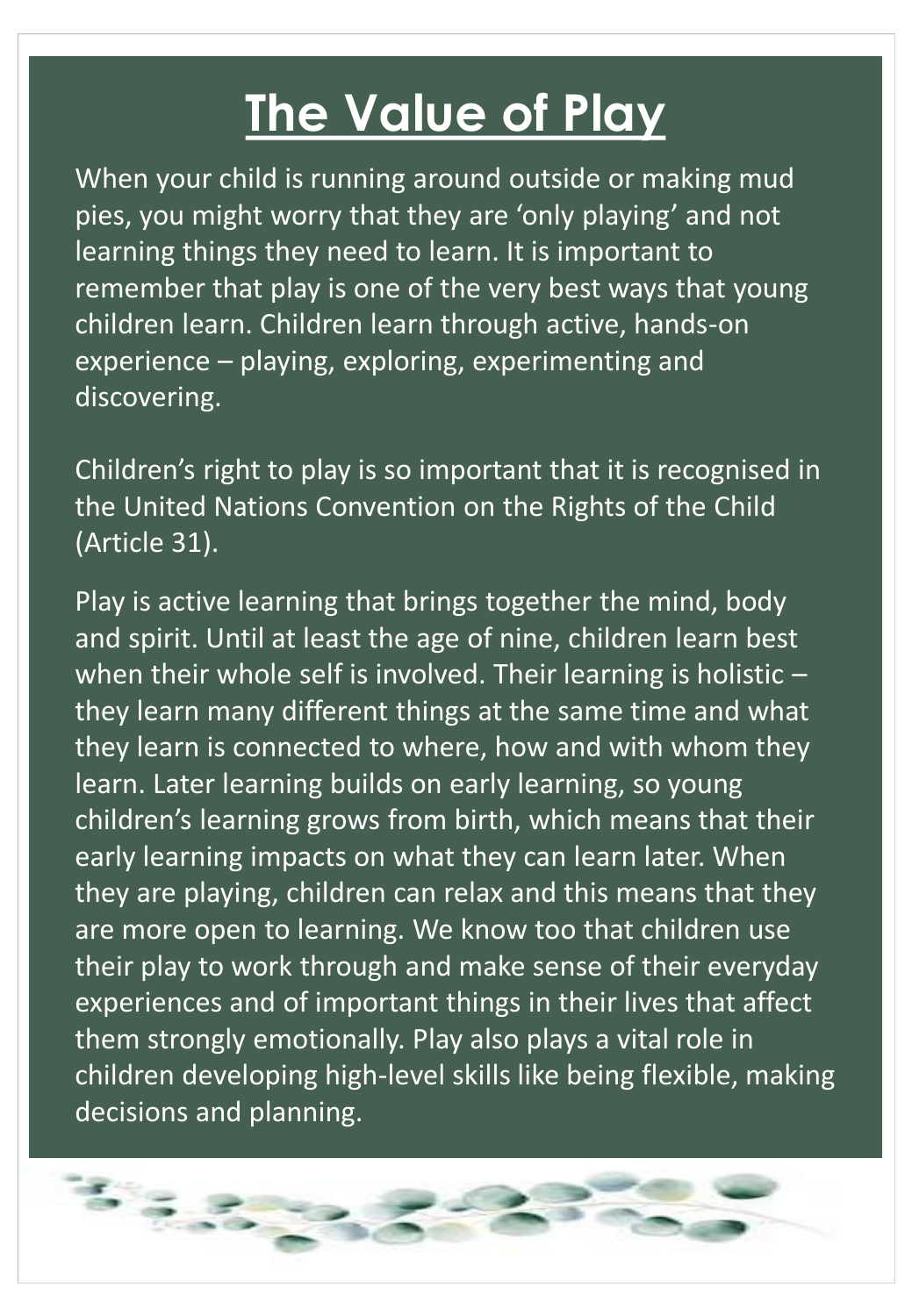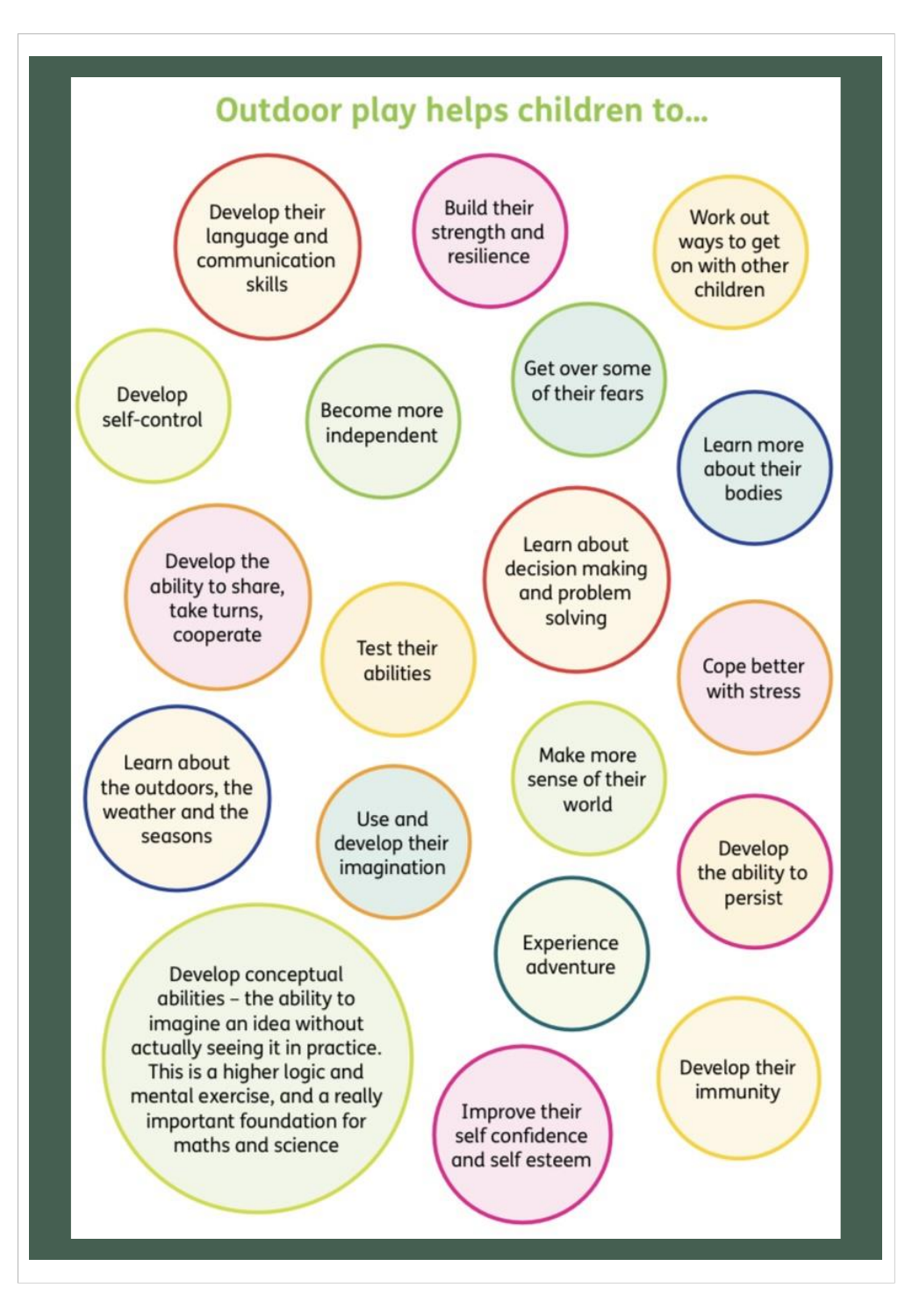## Our outdoor play space:

- Provides a place full of meaning for children to gain understanding and skills
- Makes learning fun and enjoyable
- Encourages children to explore and discover together and on their own
- Allows children to add to what they know and are learning Allows children to practice skills
- Allows children to test how much they are able to do Encourages children to experiment and take risks.
- Supports young children to develop and nurture their sense of wonder and awe in natural environments.